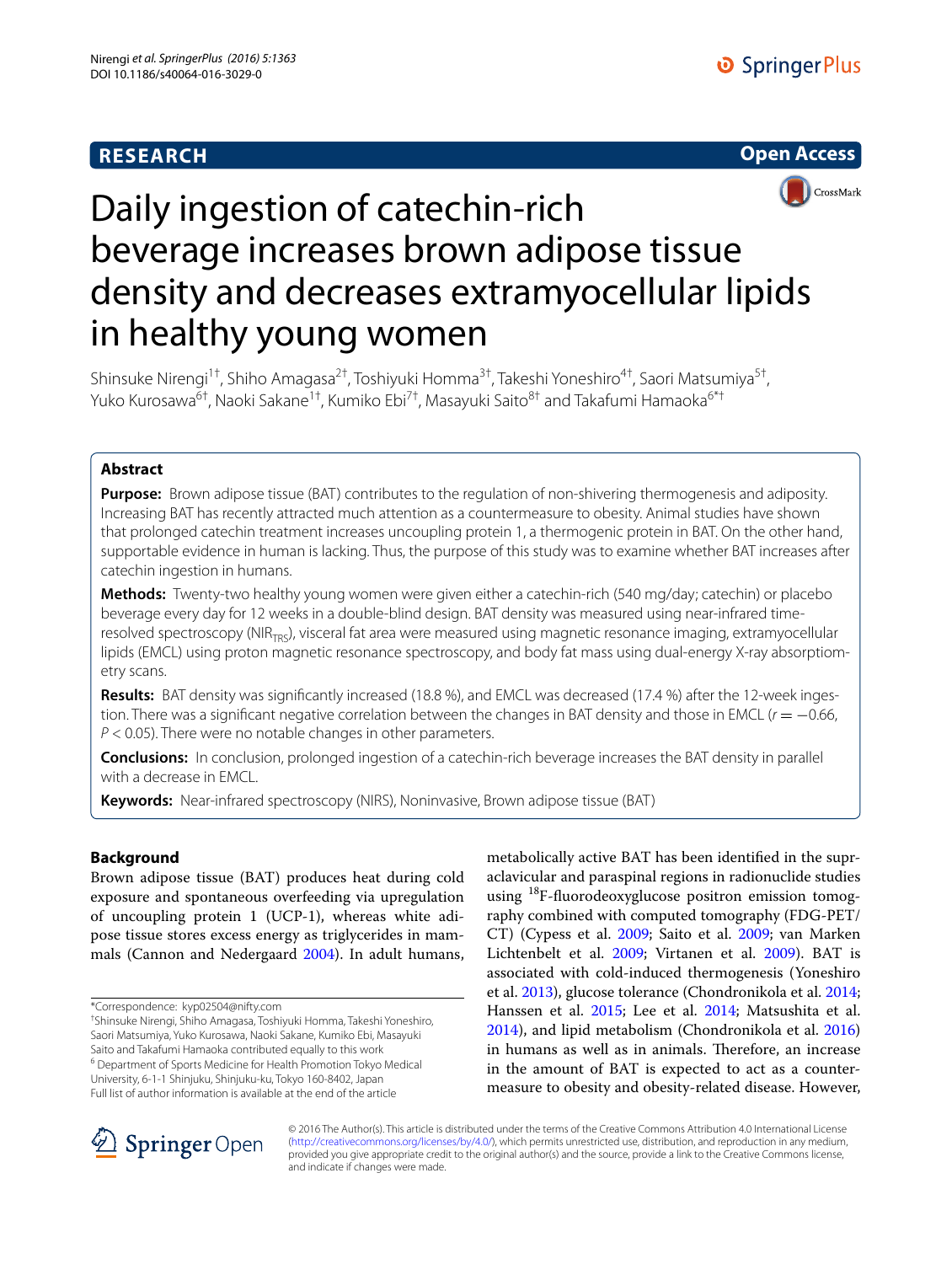due to the limitations of FDG-PET/CT, such as radiation exposure, it is difficult to conduct longitudinal intervention studies on the effects of an increase in the amount of BAT in humans.

Near-infrared time-resolved spectroscopy ( $NIR<sub>TRS</sub>$ ) is a method for noninvasively determining total hemoglobin concentration [total-Hb], which reflects the capillaries vascularity in tissue (Hamaoka et al. [2007](#page-7-6)). Recently, the [total-Hb] under thermoneutral conditions was positively correlated with BAT activity (SUV $_{\text{max}}$ ) estimated by FDG-PET/CT in the supraclavicular region, which potentially contains BAT deposits  $(r = 0.73)$  (Nirengi et al. [2015](#page-8-5)). Considering the abundant vascularity of BAT compared with that of other tissues, our results suggest that [total-Hb] estimated by  $NIR<sub>TRS</sub>$  provides BAT density at the approximately 4-cm<sup>3</sup> tissue (Nirengi et al. [2015\)](#page-8-5). Quite recently, our new longitudinal study reported that the [total-Hb] increases with the increasing in the  $\text{SUV}_{\text{max}}$ evaluated by FDG-PET/CT during repeated thermogenic capsiate intake, which is known to increase BAT activity and mass. The amplitude of the increment of [total-Hb] (46.4 %) and  $\text{SUV}_{\text{max}}$  (48.8 %) is equivalent (Nirengi et al. [2016](#page-8-6)), thus confirming the validity of our measurements in longitudinal experimental setups.

Catechin is found in green tea, which has been habitually consumed in Asian countries for a long period of time (Nagao et al. [2009](#page-8-7)). Functional foods approved by US Food and Drug Administration (FDA) include those rich in catechin (Nagao et al. [2009\)](#page-8-7). It has repeatedly reported that a single ingestion of green tea extract rich in catechins increases energy expenditure in humans (Dulloo et al. [2000](#page-7-7); Gosselin and Haman [2013;](#page-7-8) Hursel and Westerterp-Plantenga [2013](#page-7-9)). Consistent with the acute thermogenic effect, daily ingestion of green tea catechins results in a small but significant reduction of body fatness (Nagao et al. [2005](#page-8-8); Friedrich et al. [2011](#page-7-10); Hursel et al. [2011\)](#page-7-11).

Animals studies have also shown that 8 weeks of catechin intake upregulated expression of UCP-1 mRNA in BAT and decreased white adipose tissue mass compared with animals on a normal diet (Nomura et al. [2008](#page-8-9)). Choo ([2003\)](#page-7-12) showed in rodents an increased energy expenditure caused by catechins which was associated with an increase in protein content of BAT and that these effects were absent when the  $β$ -adrenoceptor was blocked. Thus, there is a possibility that a daily intake of catechin-rich beverages could increase BAT density in humans.

In the current study, we used  $NIR<sub>TRS</sub>$  to examine the effects of prolonged catechin-rich beverage intake on BAT density and a potential association between changes in BAT density and local and whole-body adiposity in humans.

# **Methods**

## **Study design**

This study was conducted from December 2013 to March 2014, the winter season in Japan. Regional average air temperature and actual daytime duration at the time of measurement were 6.1–8.3 °C and 4.1–5.5 h, respectively. The subjects were given either catechin-rich (540 mg/ day; catechin group) or placebo (placebo group) beverages every day for 12 consecutive weeks in a double-blind design.

We measured following parameters for participants in both groups at baseline and after 12 weeks of intervention during the luteal phase predicted from menstrual cycle and last menstrual period: BAT density, body composition (fat mass, percent body fat, lean body mass, and bone mass), visceral fat area (VFA), subcutaneous fat area (SFA), skinfold thickness, circulatory parameters [systolic blood pressure (SBP), diastolic blood pressure (DBP), and heart rate (HR)], and intramyocellular lipid (IMCL) and extramyocellular lipid (EMCL) concentrations. In addition, BAT density also measured at weeks 4, 6, 8, and 10. The subjects were instructed to maintain their usual dietary intake and physical activity. After obtaining all variables throughout the study period, the groups were unblinded before the variables were evaluated. The study design and protocol were approved by the Institutional Review Board of Ritsumeikan University, in accordance with the ethical principles contained in the Declaration of Helsinki. Written informed consent was obtained from all participants. This trial has been registered with the University Hospital Medical Information Network UMIN000019920.

#### **Participants**

We recruited 22 healthy female college students by advertising on posters or by direct contact. Students taking any medications were excluded. The participants were randomly allocated to the catechin group or the placebo group by a third partly who did not participate in this study.

#### **Study sample**

We used a commercially available catechin-rich beverage. Each plastic (350 mL) of the catechin-rich beverage contained 540.0 mg catechin, whereas bottles of the placebo beverage contained 0 mg catechin. The bottles were masked by using opaque plastic to make them indistinguishable in appearance. The caffeine content per bottle was 80.0 and 45.5 mg in the catechin-rich and placebo beverages, respectively (Table [1](#page-2-0)). Catechin, catechin gallate, gallocatechin, gallocatechin gallate, epicatechin, epicatechin gallate, epigallocatechin, and epigallocatechin gallate, and caffeine contents in the catechin-rich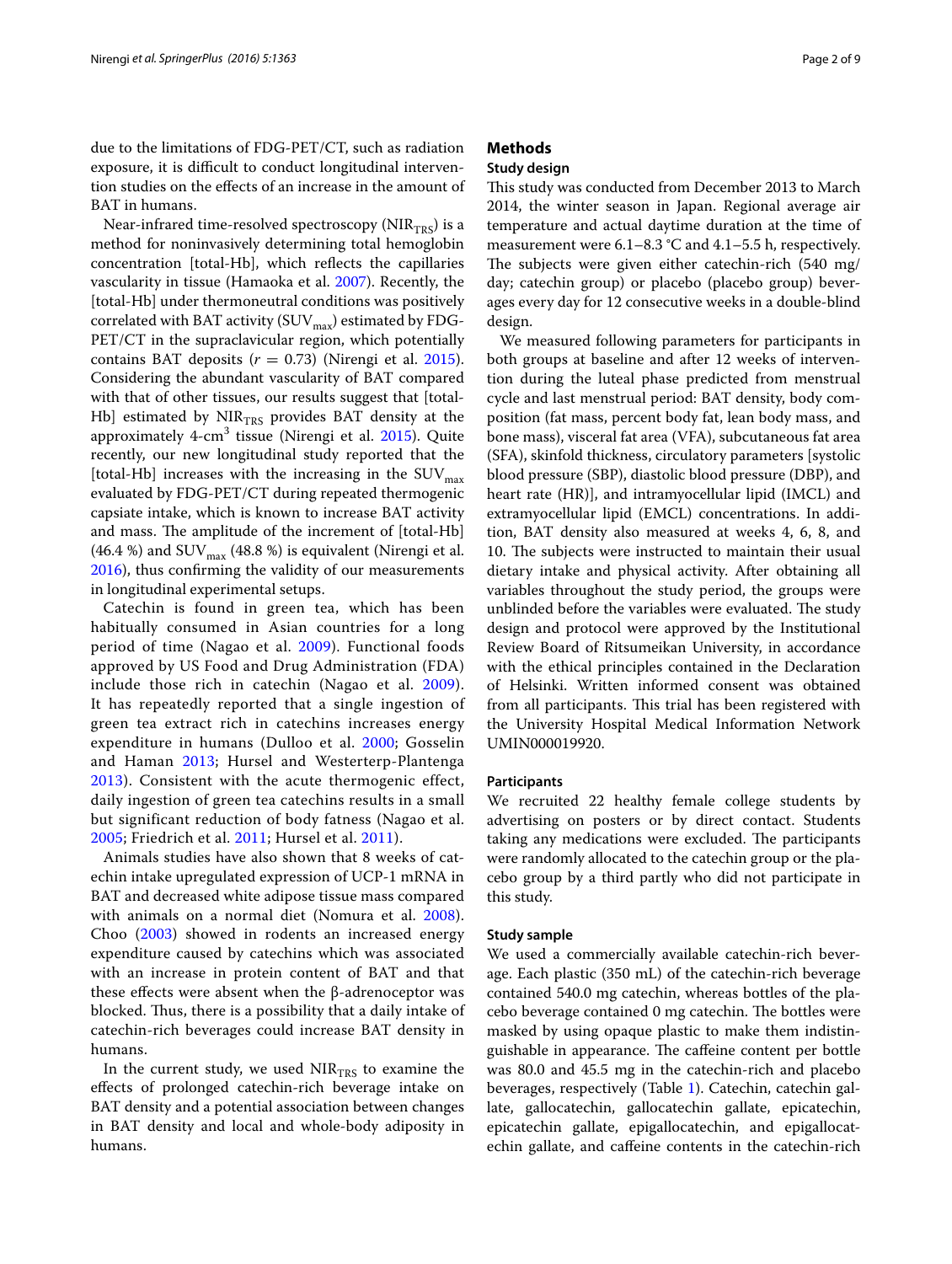<span id="page-2-0"></span>**Table 1 Components of the test beverages**

|                     | Catechin-rich beverage | Placebo beverage |  |
|---------------------|------------------------|------------------|--|
| Total catechin (mg) | 540                    | $\left( \right)$ |  |
| Caffeine (mg)       | 80                     | 45.5             |  |
| Total energy (kJ)   |                        | 0                |  |
| Total protein (q)   |                        | $\left( \right)$ |  |
| Total fat (q)       | Ω                      | $\left( \right)$ |  |
| Carbohydrate (q)    | 3.9                    | 0                |  |
| Sodium (mg)         | 35                     | 35               |  |

beverages were similar to those used in the previous study (Nagao et al. [2009\)](#page-8-7). The timing for ingestion of the test beverage was not specified.

#### **Outcomes**

The primary endpoint was BAT density evaluated by [total-Hb] using  $NIR<sub>TRS</sub>$ . The secondary endpoint was the changes in anthropometric parameters (body composition, fat thickness, and IMCL or EMCL concentration).

#### **Near‑infrared time‑resolved spectroscopy**

The [total-Hb] was measured using  $NIR<sub>TRS</sub>$  (TRS-20; Hamamatsu Photonics K.K., Hamamatsu, Japan) for 5 min at 27 °C by placing the probes on the skin in the supraclavicular region potentially containing BAT deposits and, as a reference, also in the deltoid muscle region, which is separated from the BAT deposits. The distance between the emitter and detector was set at 30 mm (Nirengi et al. [2015\)](#page-8-5).

The tissue was illuminated using a 200-μm core diameter optical fibre by pulsed light generated from picosecond light pulsers at 760, 800, and 830 nm with 100-ps full width at half-maximum, a 5-MHz repetition rate, and an 80-μW average power of each wavelength. The emitted photons penetrated the tissue and were reflected to a 3-mm diameter optical bundle fibre through which they were sent to a photomultiplier tube for single photon detection and a signal processing circuit for time-resolved measurement. Using the non-linear leastsquares method, the digitized temporal profile data from an in vitro sample or tissue was fitted with a theoretical temporal profile derived from the analytical solution of photon diffusion theory with a semi-infinite homogeneous model in reflectance mode, convoluted with the instrumental response function so the time response of the instrument itself could be compensated, and the values for absorption coefficient and reduced scattering coefficient at 760, 800, and 830 nm were obtained. Then, the absolute concentrations of [total-Hb] were determined using a least-squares fitting method (Hamaoka et al.  $2007$ ). The NIR<sub>TRS</sub> system provided data every 10 s. The coefficient of variation for repeated measurements of [total-Hb] was 4.9 % (Nirengi et al. [2015\)](#page-8-5).

#### **Anthropometric measurements**

The body mass, fat mass, percent body fat, fat-free mass, and bone mass were evaluated by a dual-energy x-ray absorptiometry scan (DXA, Lunar Prodigy; GE Healthcare, Buckinghamshire, UK). The VFA and SFA at the abdominal level of L4–L5 were estimated using 1.5-T magnetic resonance imaging (MRI) (Signa HDxt; GE Healthcare, Buckinghamshire, UK). During DXA measurements, subjects maintained a supine position. Then, a series of transaxial MRI scans of abdominal sections were acquired [field of view  $420 \times 420$  mm, slice thickness 10 mm, echo time (TE) = 7.3 ms, repetition time (TR) = one respiration]. The images were exported and analysed by the same investigator using image analysis software (SliceOmatic 4.3; Tomovision Inc, Magog, Canada).

## **Subcutaneous fat thickness**

B-mode ultrasonographic (SSD-3500SV; Hitachi Aloka Medical Co., Ltd, Tokyo, Japan) subcutaneous fat thickness was measured at the supraclavicular region potentially containing BAT and the deltoid muscle region which is separated from BAT deposits. During ultrasonographic measurements, subjects maintained the same posture as during the  $NIR_{TRS}$  measurement (Nirengi et al. [2016](#page-8-6)).

## **IMCL and EMCL concentrations**

IMCL and EMCL were measured in the vastus lateralis muscle by a 1.5-T proton magnetic resonance spectroscopy (<sup>1</sup> H-MRS) system (Signa HDxt; GE Healthcare, Buckinghamshire, UK) with an 8-channel body array coil positioned parallel to the main magnetic field. Multislice T1-weighted axial spin-echo images (TR/TE  $600/7 \times 8$  ms, thickness 1 cm, field of view 44 cm, matrix size  $512 \times 512$ ) were first acquired to guide the positioning of the volume of interest. Thereafter, single-voxel <sup>1</sup>H-MRS measurements were made on the right vastus lateralis muscle at the midpoint between the greater trochanter and the knee cleft using the point-resolved spectroscopy sequence (TR/TE 2000/35 ms,  $2 \times 2 \times 2$  cm<sup>3</sup>, 32 acquisitions). The IMCL and EMCL concentrations were derived from the peak areas of the  $CH<sub>2</sub>$  resonance and are expressed as ratios relative to the unsuppressed water peak area in the same voxel (Mayer et al. [2009\)](#page-8-10). The peak chemical shifts of IMCL and EMCL were adjusted as 1.3 and 1.5 ppm, respectively.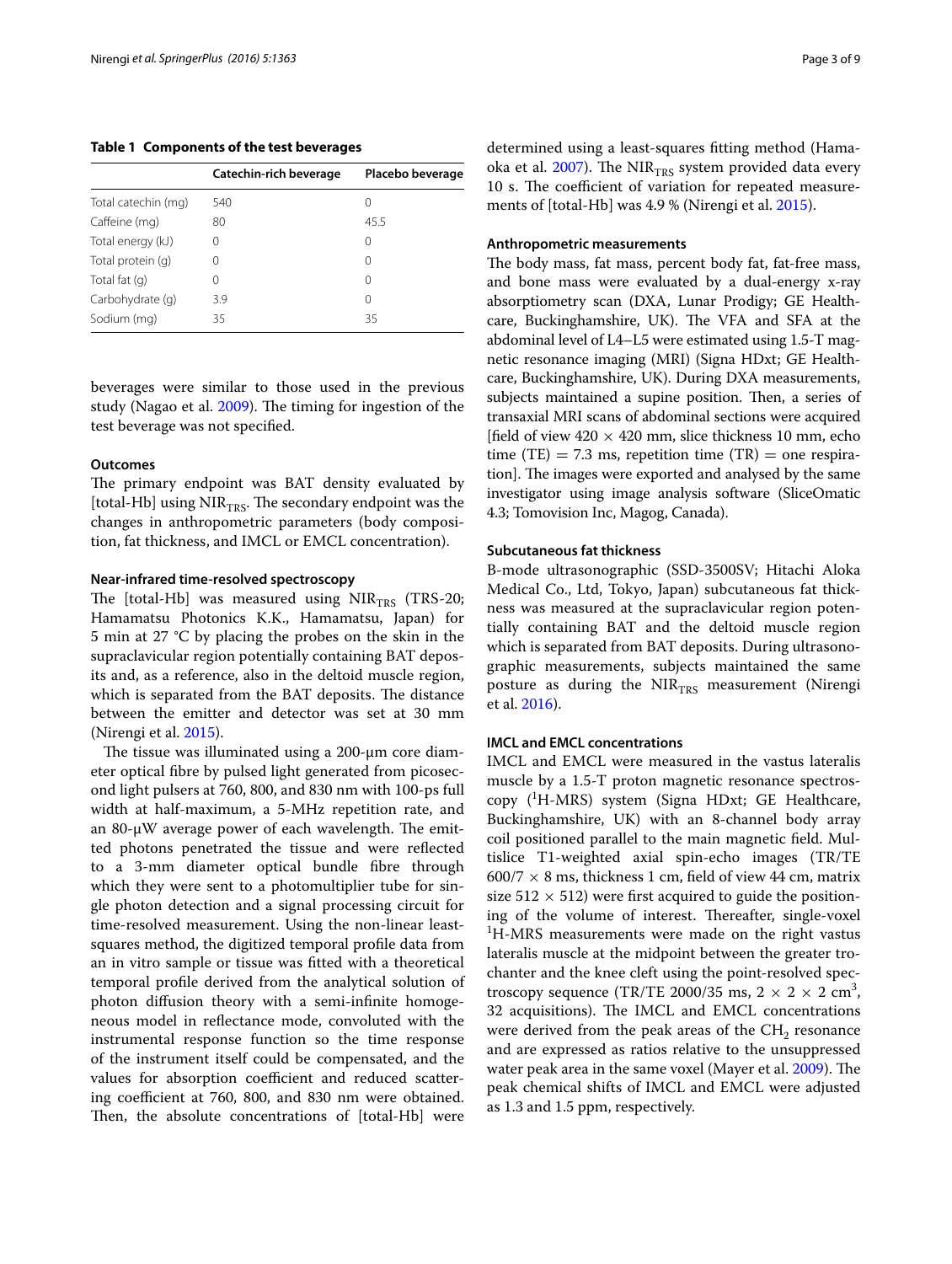# **Circulatory parameters**

SBP, DBP, and, HR were measured using an automated sphygmomanometer (HBP-9020; Omron Corp., Kyoto, Japan) after resting for 10 min.

#### **Dietary diary and records of intakes**

Dietary habits during the preceding month were assessed using a validated brief self-administered diet history questionnaire that contained questions about the consumption frequency of 56 foods and beverages and nine dishes that are commonly consumed in the general Japanese population. Daily intakes of energy, protein, fat, and carbohydrate were calculated at baseline and after 12 weeks (Sugawara et al. [2014\)](#page-8-11).

Daily steps and activity energy expenditure were estimated using pedometers (Omron Health Counter HJ-710IT; Omron Healthcare, Kyoto, Japan), and the mean for the 7 days was evaluated.

#### **Statistical analyses**

Data are expressed as mean  $\pm$  standard deviation (SD). Univariate regression analyses were used to analyse the relationship between changes in BAT density and the EMCL. A two-way analysis of variance with repeated measures was used to test the interaction (group  $\times$  time) and main effect (group, time). If there was a significant interaction or main effect, the time or group differences of the variables between baseline and after 12-week were analysed using the Paired and unpaired *t* test, respectively. Values were considered to be statistically significant if  $P$  was <0.05. All statistical analyses were performed using SPSS version 19 (Chicago, IL, USA).

## **Power calculation**

A sample of 22 subjects was calculated based on detecting a difference of BAT density at the 12-week follow-up between the intervention and placebo groups, with 80 % power and 5 % significance. The difference (plus SD) was based on a previous study that examined changes in BAT activity with cold exposure in healthy subjects (Yoneshiro et al. [2013](#page-8-3)). The sample size was calculated using Easy R software (Saitama Medical Center, Jichi Medical University, Saitama, Japan) (Kanda [2013\)](#page-7-13).

## **Results**

We recruited 22 healthy female college students  $[20.7 \pm 2.0 \text{ years}$  (mean  $\pm$  SD), body mass index (BMI)  $21.0 \pm 1.4$  kg/m<sup>2</sup>]. The subjects were given either a catechin-rich beverage (540 mg/day; catechin group;  $n = 11$ ) or placebo beverage (placebo group;  $n = 11$ ) every day for 12 consecutive weeks. One subject was excluded from the catechin group because of influenza. Therefore, data were analysed for 21 participants (Table [2\)](#page-4-0). All anthropometric parameters and blood pressure showed no significant differences between catechin and control groups at baseline or at the end of the 12-week study period (Table [2](#page-4-0)). There were no significant changes in the physical activity levels and dietary intakes during the intervention (data not shown).

There was a significant main group effect on the [total-Hb] in the supraclavicular region (Fig. [1](#page-4-1)a) but not in the deltoid muscle region, which is separated from the BAT depots (Fig. [1b](#page-4-1)). There was a significant increase in [total-Hb] between baseline and after 12 weeks in the catechin group (67.9  $\pm$  20.4 vs. 80.6  $\pm$  24.3  $\mu$ M; *P* < 0.01), while there was no change in the placebo group (66.6  $\pm$  24.0 vs.  $67.7 \pm 23.7$  μM;  $P = 0.78$ ). Further, the change in the [total-Hb] in the supraclavicular region during the 12-week period was significantly higher in the catechin group than in the placebo group (Fig. [1](#page-4-1)c).

There was a significant interaction effect (time  $\times$  treatment group) on the EMCL concentration, which was significantly decreased by 17.4 % catechin group. There was no significant change in EMCL concentration in the placebo group (Fig. [2](#page-5-0)a). The IMCL concentration did not change significantly in either the catechin or the placebo group (Fig. [2b](#page-5-0)).

A negative correlation was found between the changes in BAT density and EMCL concentration  $(r = -0.66,$  $P < 0.05$ ) (Fig. [3\)](#page-5-1).

No apparent harmful incidents were observed in any individuals in the present study.

#### **Discussion**

To the best of our knowledge, this is the first study to examine whether a catechin-rich beverage increases BAT density in humans. In this study, the BAT density as evaluated by the [total-Hb] was increased (19 %) only in the catechin group in the supraclavicular region, whereas it did not change in the deltoid muscle of both groups after 12 weeks.

It is reported that there is a considerable intra-individual variance in BAT density, which is even true using a controlled protocol such as chronic cold exposure study (Hanssen et al. [2015;](#page-7-3) Blondin et al. [2014](#page-7-14); van der Lans et al. [2013;](#page-8-12) Yoneshiro et al. [2013](#page-8-3)). Thus, the possibility of the type I and II error due to the intra-individual variance in BAT density could influence the results of this study.

It is known that catechins inhibit the catecholaminedegrading enzyme catechol-*O*-methyltransferease (COMT) in vitro, which results in the sustained effect of NE and thereby the increased lipolysis and BAT activation (Hursel and Westerterp-Plantenga [2013\)](#page-7-9) Catechin- and caffeinerich teas for control of body weight in humans (Hursel and Westerterp-Plantenga [2013\)](#page-7-9). However, Lorenz et al. [\(2014](#page-8-13)) recently reported in humans that COMT activity is not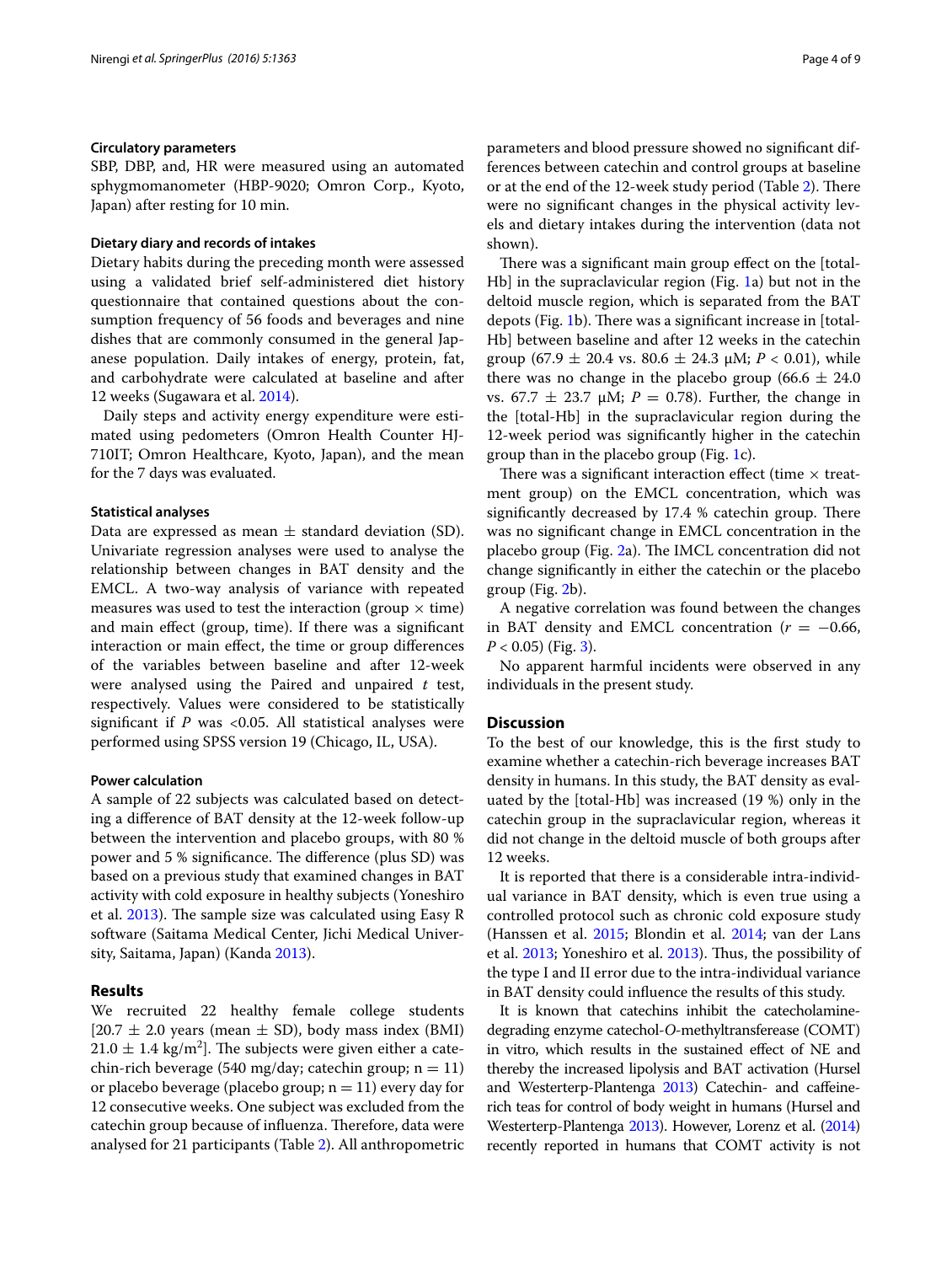| <b>Variables</b>                                | Catechin ( $n = 10$ ) |                  | Placebo $(n = 11)$ |                  |
|-------------------------------------------------|-----------------------|------------------|--------------------|------------------|
|                                                 | <b>Baseline</b>       | 12 weeks         | <b>Baseline</b>    | 12 weeks         |
| Age (years)                                     | $21.1 \pm 2.0$        | $21.1 \pm 2.0$   | $20.5 \pm 2.1$     | $20.5 \pm 2.1$   |
| Body weight (kg)                                | $55.9 \pm 4.2$        | $56.5 \pm 4.4$   | $55.7 \pm 6.0$     | $55.8 \pm 7.8$   |
| BMI ( $kg/m2$ )                                 | $21.1 \pm 1.3$        | $21.2 \pm 1.5$   | $20.9 \pm 1.6$     | $20.9 \pm 1.9$   |
| Body fat content (%)                            | $24.0 \pm 3.5$        | $24.8 \pm 2.9$   | $25.8 \pm 7.6$     | $26.0 \pm 8.7$   |
| Lean body mass (kg)                             | $40.5 \pm 3.8$        | $40.6 \pm 3.6$   | $38.3 \pm 8.2$     | $38.2 \pm 8.3$   |
| Body fat mass (kg)                              | $12.8 \pm 2.1$        | $13.4 \pm 1.8$   | $14.0 \pm 5.3$     | $14.3 \pm 6.3$   |
| Bone mass (kg)                                  | $2.6 \pm 0.2$         | $2.6 \pm 0.3$    | $2.4 \pm 0.5$      | $2.4 \pm 0.5$    |
| $VFA$ (cm <sup>2</sup> )                        | $27.6 \pm 7.3$        | $29.3 \pm 11.0$  | $30.8 \pm 13.2$    | $34.2 \pm 17.2$  |
| $SFA$ (cm <sup>2</sup> )                        | $117.2 \pm 30.8$      | $121.6 \pm 29.5$ | $124.1 \pm 59.5$   | $136.3 \pm 69.0$ |
| Supraclavicular subcutaneous fat thickness (cm) | $0.22 \pm 0.02$       | $0.23 \pm 0.03$  | $0.23 \pm 0.2$     | $0.24 \pm 0.02$  |
| Deltoid muscle subcutaneous fat thickness (cm)  | $0.38 \pm 0.06$       | $0.36 \pm 0.04$  | $0.40 \pm 0.01$    | $0.41 \pm 0.10$  |
| SBP (mm Hg)                                     | $117 + 7$             | $112 + 9$        | $112 + 7$          | $107 + 8$        |
| DBP (mm Hg)                                     | $66 \pm 7$            | $66 \pm 9$       | $59 \pm 6$         | $61 \pm 8$       |
| Heart rate (bpm)                                | $69 \pm 10$           | $74 + 7$         | $67 \pm 8$         | $69 \pm 8$       |

<span id="page-4-0"></span>**Table 2 Changes in anthropometric parameters and blood pressure between baseline and after 12 weeks intervention in the catechin and placebo groups**

*BMI* body mass index, *VFA* visceral fat area, *SFA* subcutaneous fat area, *SBP* systolic blood pressure, *DBP* diastolic blood pressure



<span id="page-4-1"></span>inhibited by high doses of EGCG, indicating a negligible role of COMT in the catechin effects in vivo. Alternatively, an increase in the amount of BAT or activation of BAT is mainly regulated by the increased sympathetic outflow from the hypothalamus to the BAT. It is reported that stimulation of transient receptor potential (TRP) channels is effective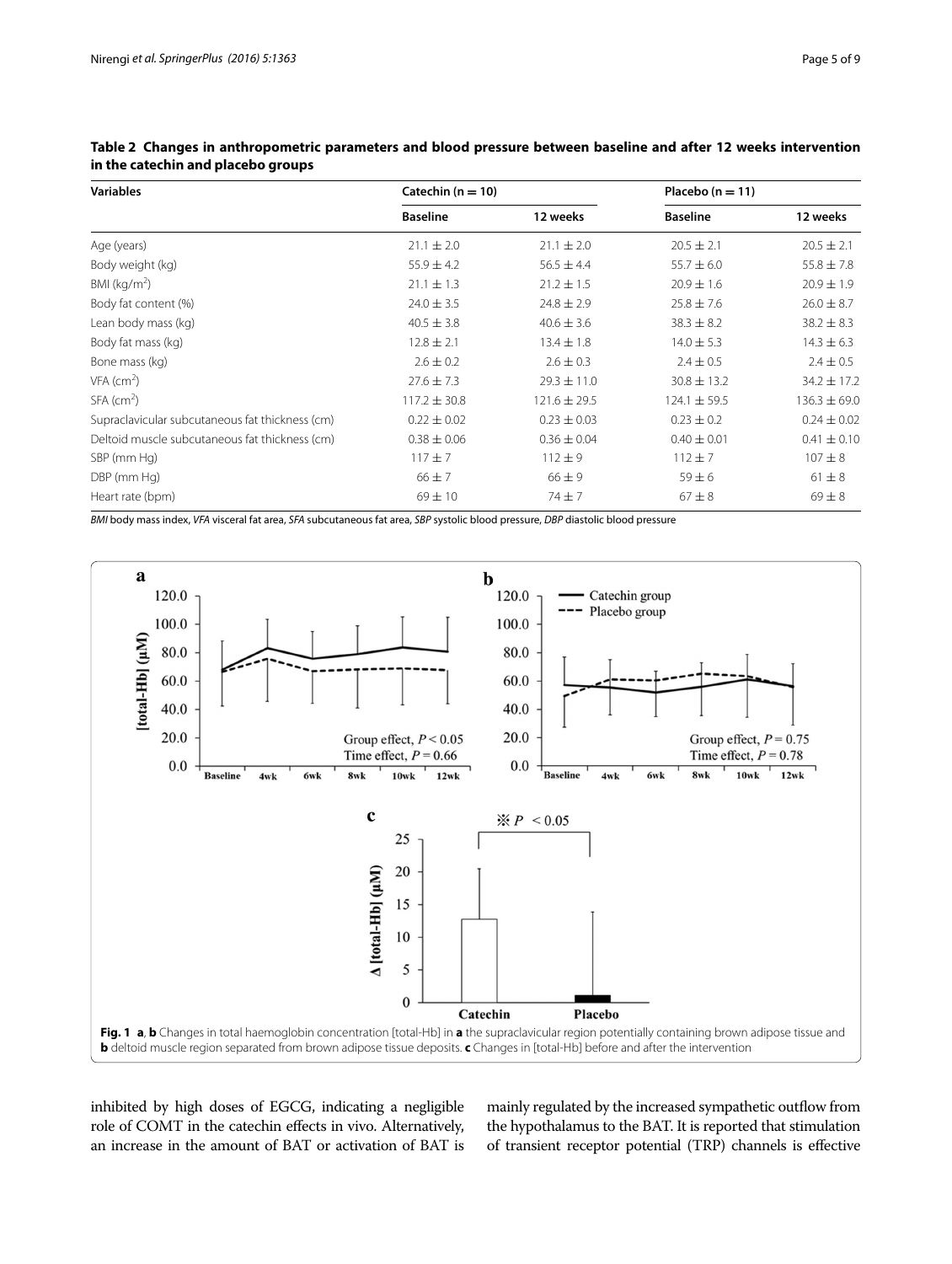

<span id="page-5-0"></span>

<span id="page-5-1"></span>for enhancement of BAT thermogenesis and upregulation of UCP-1, a key molecule of BAT thermogenesis (Morrison et al. [2014;](#page-8-14) Ono et al. [2011](#page-8-15)). This pathway has been extensively studied in other functional ingredients such as capsinoids in human as well as animals (Saito and Yoneshiro [2013\)](#page-8-16). It was reported that catechin activates TRP channels in cell cultures of taste sensory cells from the gut (Kurogi et al. [2012\)](#page-7-15). Therefore, it is speculated that increasing BAT density found in this study might be due to the gut TRP channel activation. Further investigation is needed to elucidate the detailed mechanism for the increase in BAT density by a catechin-rich beverage intake.

Several different strategies to increase BAT activity and overall BAT mass have been attempted by various groups (Hanssen et al. [2015](#page-7-3); Blondin et al. [2014](#page-7-14); van der Lans et al. [2013;](#page-8-12) Cypess et al. [2015](#page-7-16); Yoneshiro et al. [2013](#page-8-3)). These strategies include cold acclimation (Hanssen et al. [2015](#page-7-3); Yoneshiro et al. [2013](#page-8-3)), and repeated functional foods (Nirengi et al. [2016](#page-8-6); Yoneshiro et al. [2013](#page-8-3); Saito and Yoneshiro [2013\)](#page-8-16) which have both been shown to increase energy expenditure through BAT activation. Acute pharmaceutical drug treatment, such as  $β_3$ -adrenergic receptor (AR) agonists (Cypess et al. [2015](#page-7-16)) and bile acid (Broeders et al. [2015](#page-7-17)), have also been used to increase BAT activity. Cold exposure would be difficult to incor-porate into daily life (Yoneshiro et al. [2013](#page-8-3)) and  $β_3$ -AR may cause adverse side effects, such as increased blood pressure (Cypess et al. [2015](#page-7-16)). On the other hand, functional foods have no apparent side effects, unlike pharmaceuticals, and they are easy to incorporate into daily life. Therefore, we used commercially available catechinrich beverage, green tea, which has the highest catechin concentration in Japan and is approved by the FDA. In addition, this beverage have used in many studies (Nagao et al. [2007](#page-8-17), [2009;](#page-8-7) Hase et al. [2001](#page-7-18)). The differential caffeine content between catechin and placebo groups is a confounder. Caffeine enhances BAT activity by upregulating intracellular cyclic AMP or by sympathetically releasing NE in vitro (Dulloo et al. [2000](#page-7-7)). However, a previous study reported that the intake of caffeine (10 mg/ kg of body weight), which is approximately 7- to 11-fold of the amount used in the present human study, did not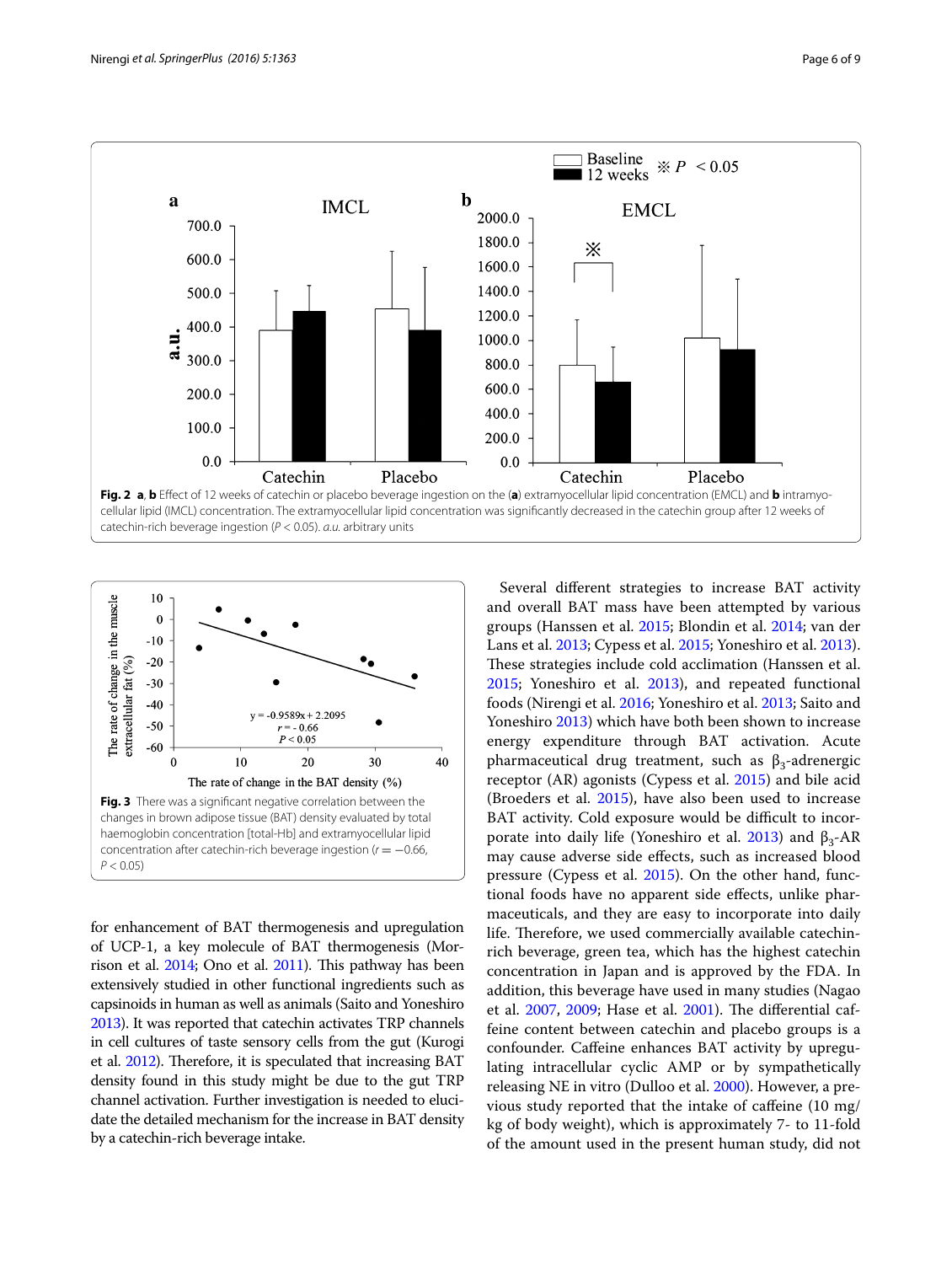increase FDG uptake in the BAT in rats (Baba et al. [2007](#page-7-19)). In addition, a tolerance develops to the effects of caffeine (250 mg) on plasma and urinary catecholamines at day 3 in humans (Robertson et al. [1981](#page-8-18)). Thus, it suggested that caffeine did not influence our results. Nevertheless, we highlight a new practical method for increasing BAT mass by using catechin-rich beverage regardless of the presence or absence of caffeine. However, the increase in BAT mass or activity in observed herein was smaller than that in previous cold exposure studies (37–58 %) (Blondin et al. [2014](#page-7-14); van der Lans et al. [2013](#page-8-12); Yoneshiro et al. [2013](#page-8-3)). Further studies are needed to explore functional foods, which are less effective in increasing BAT density compared with cold acclimation.

Previous studies have reported that ingesting a catechin-rich beverage decreased VFA and SFA in obese  $(BMI 24-30 kg/m<sup>2</sup>)$  humans (Nagao et al. [2007\)](#page-8-17) and decreased the waist circumference of patients with type 2 diabetes mellitus (Nagao et al. [2009](#page-8-7)). Thus, these studies show that catechin decreased body fat. Meanwhile, some studies have reported that there was no significant decrease in body fat after catechin intake (Fukino et al. [2005](#page-7-20); Leenen et al. [1992](#page-8-19)). Hase et al. ([2001\)](#page-7-18) reported that subjects with BMI  $\geq$  25 showed a decrease in body fat, but subjects with BMI < 25 showed no changes in body fat during 12 weeks of catechin ingestion. Although the amount of ingestion and the study period were similar to previous studies (Nagao et al. [2007](#page-8-17), [2009\)](#page-8-7), the decrease in body fat was lower in subjects with lower body fatness than in those with higher body fatness (Leenen et al. [1992\)](#page-8-19). Subjects in our study had low BMI (average  $21.0 \pm 1.4$  kg/m<sup>2</sup>), which is one possible reason why we observed no changes in the whole-body fat parameters despite the increase in BAT density.

In this study, 12 weeks of catechin-rich beverage ingestion led to a significant decrease in EMCL. EMCL has been related to a decrease in insulin sensitivity (Hausman et al. [2014\)](#page-7-21) and an increase in arterial stiffness (Hasegawa et al. [2015](#page-7-22)), whereas the role of IMCL is as an energy source, such as during acute exercise (Rico-Sanz et al. [2000](#page-8-20)). Dulloo et al. ([1999](#page-7-23)) reported that treatment with green tea extract resulted in a significant increase in 24-h energy expenditure and a significant decrease in the 24-h respiratory quotient. An increase in energy expenditure may be associated with an increase in β-oxidation in liver (Murase et al. [2002](#page-8-21)) and muscle (Murase et al. [2006](#page-8-22)) after catechin ingestion. The molecular mechanism of lipid oxidation from catechin ingestion may, at least in part, be activation of liver kinase B1/AMP-activated protein kinase in various tissues (Murase et al. [2009](#page-8-23)). Therefore, we considered that an increase in muscle β-oxidation induced by catechin intake may, at least in part, account for the decrease in EMCL. We also speculated in a recent study that in normal cells, catechin might selectively affect the activity of sirtuin 3 (Tao et al. [2015](#page-8-24)), which regulates mitochondrial fatty acid oxidation (Hirschey et al. [2010\)](#page-7-24). In this study, there was a significant negative correlation between the changes in BAT density and the changes in EMCL. Although there might be a coincident relationship between changes in BAT density and EMCL after 12 weeks intervention and a common pathway might simultaneously activate the two factors, the possibility cannot be ruled out that EMCL decreased due to an unidentified hormonal factor released from the BAT deposits. To our knowledge, this is the first study in which the decrease in EMCL was associated by catechin ingestion. Further studies are required to understand why EMCL showed a decreased response.

There were several limitations in this study.  $NIR<sub>TRS</sub>$ , which is an indirect measurement of BAT density, cannot be used to evaluate the responsiveness of BAT activity to an acute metabolic change such as an acute cold exposure in nature because  $NIR<sub>TRS</sub>$  does not reflect the blood flow, but the blood volume. According to our previous study (Nirengi et al. [2015](#page-8-5)), the magnitude of the increase in blood volume detectable by  $NIR<sub>TRS</sub>$  is presumably much smaller than that of blood flow velocity during highly metabolic activity. It remains a challenge for future research to confirm validation using 18FDG-PET/CT experiments and monitor energy expenditure such as cold-induced thermogenesis. In this study, we conducted an experiment with a double-blind design. Although some subjects, who may have previously consumed a catechin-rich beverage similar to the one used in this study, might identify the type of beverage based on its taste, we do not believe that knowing its type influenced the physiological consequences. Nonetheless, a study using taste-blind capsules is needed to eliminate completely a placebo effect. Only young female college students were included in this study. Therefore, the effect of catechinrich beverage ingestion on obese or elderly individuals with a lower BAT content remains to be elucidated.

#### **Conclusions**

In conclusion, our results indicate that repeated ingestion of a catechin-rich beverage increases BAT density evaluated by  $NIR<sub>TRS</sub>$  method with a concomitant decrease in EMCL. Although the degree of increasing in BAT mass was smaller than previous cold exposure studies, the result of this study widens the choice of methods for increasing BAT activity/mass. Daily ingestion of a catechin-rich beverage may be useful as an easier and more convenient treatment than chronic cold exposure once the effectiveness for the increase in BAT. <sup>18</sup>FDG-PET/CT experiments is required to extensively support the conclusion of the study.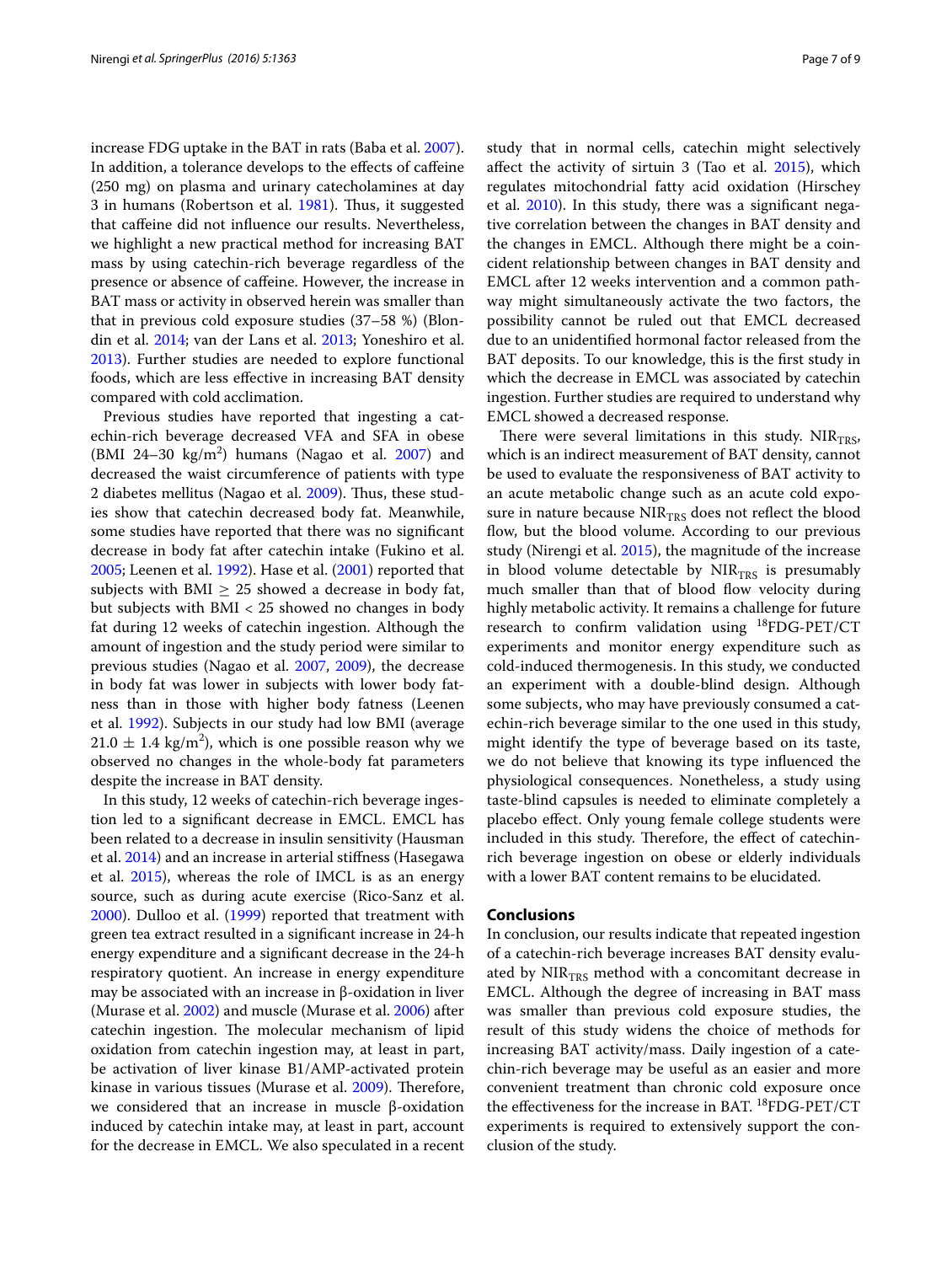#### **Abbreviations**

AMP: adenosine monophosphate; BAT: brown adipose tissue; BMI: body mass index; DBP: diastolic blood pressure; DXA: dual-energy X-ray; TE: echo time; EMCL: extramyocellular lipid; FDG-PET/CT: 18F-fluorodeoxyglucose positron emission tomography combined with computed tomography; HR: heart rate; IMCL: intramyocellular lipid; MRI: magnetic resonance imaging; NA: noradrenaline; NIR<sub>TRS</sub>: near-infrared time-resolved spectroscopy; <sup>1</sup>H-MRS: proton magnetic resonance spectroscopy; TR: repetition time; SFA: subcutaneous fat area; SBP: systolic blood pressure; SNS: sympathetic nervous system; [total-Hb]: total haemoglobin concentration; TRP: transient receptor potential channels; UCP-1: uncoupling protein 1; VFA: visceral fat area.

#### **Authors' contributions**

SN and TH designed the research. SN, SA, TH, YK, KE performed the literature search and analyzed data. SN, SA, TY, NS, MS and TH reviewed the articles for inclusion. SN wrote the manuscript. TY, NS, MS, and TH interpreted data and critically reviewed the manuscript. All authors revised the manuscript and approved the final version. All authors read and approved the final manuscript.

#### **Author details**

<sup>1</sup> Division of Preventive Medicine, Clinical Research Institute, National Hospital Organization Kyoto Medical Center, 1-1 Mukaihata-cho, Fukakusa, Fushimi-ku, Kyoto 612-8555, Japan.<sup>2</sup> Department of Preventive Medicine and Public Health, Tokyo Medical University, 6-1-1 Shinjuku, Shinjuku-ku, Tokyo 160-8402, Japan. 3 Faculty of Sports and Health Science, Daito Bunka University, 1-9-1 Takashimadaira, Itabashi-ku, Tokyo 175-8571, Japan. <sup>4</sup> Department of Biomedical Sciences, Graduate School of Veterinary Medicine, Hokkaido University, Kita 18, Nishi 9, Kita-ku, Sapporo 060-0818, Japan.<sup>5</sup> Department of Food Science and Nutrition, Mukogawa Women's University, 6-46, Ikebiraki-cho, Nishinomiya 663-8558, Japan. 6 Department of Sports Medicine for Health Promotion Tokyo Medical University, 6-1-1 Shinjuku, Shinjuku-ku, Tokyo 160-8402, Japan. 7 Graduate School of Sport and Health Science, Ritsumeikan University, 1-1-1 Nojihigashi, Kusatsu, Shiga 525-8577, Japan. <sup>8</sup> Hokkaido University, Kita 8, Nishi 5, Kita-ku, Sapporo 060-0808, Japan.

#### **Acknowledgements**

This work was supported by a Grant-in-Aid for Scientific Research from the Ministry of Education, Culture, Sports, Science, and Technology of Japan (15H03100 and 16K16572). The authors wish to acknowledge the volunteers who participated in this study.

#### **Competing interests**

The authors declare that they have no competing interests.

Received: 26 November 2015 Accepted: 9 August 2016 Published online: 18 August 2016

#### **References**

- <span id="page-7-19"></span>Baba S, Tatsumi M, Ishimori T, Lilien DL, Engles JM, Wahl RL (2007) Effect of nicotine and ephedrine on the accumulation of 18F-FDG in brown adipose tissue. J Nucl Med 48:981–986
- <span id="page-7-14"></span>Blondin DP, Labbé SM, Tingelstad HC, Noll C, Kunach M, Phoenix S, Guérin B, Turcotte EE, Carpentier AC, Richard D, Haman F (2014) Increased brown adipose tissue oxidative capacity in cold-acclimated humans. J Clin Endocrinol Metab 99:E438–E446
- <span id="page-7-17"></span>Broeders EP, Nascimento EB, Havekes B, Brans B, Roumans KH, Tailleux A, Schaart G, Kouach M, Charton J, Deprez B, Bouvy ND, Mottaghy F, Staels B, van Marken Lichtenbelt WD, Schrauwen P (2015) The bile acid chenodeoxycholic acid increases human brown adipose tissue activity. Cell Metab 22:418–426
- <span id="page-7-0"></span>Cannon B, Nedergaard J (2004) Brown adipose tissue: function and physiological significance. Physiol Rev 84:277–359
- <span id="page-7-2"></span>Chondronikola M, Volpi E, Børsheim E, Porter C, Annamalai P, Enerbäck S, Lidell ME, Saraf MK, Labbe SM, Hurren NM, Yfanti C, Chao T, Andersen CR, Cesani F, Hawkins H, Sidossis LS (2014) Brown adipose tissue improves whole-body glucose homeostasis and insulin sensitivity in humans. Diabetes 63:4089–4099
- <span id="page-7-5"></span>Chondronikola M, Volpi E, Børsheim E, Porter C, Saraf MK, Annamalai P, Yfanti C, Chao T, Wong D, Shinoda K, Labbė SM, Hurren NM, Cesani F, Kajimura S, Sidossis LS (2016) Brown adipose tissue activation is linked to distinct systemic effects on lipid metabolism in humans. Cell Metab 23:1200–1206
- <span id="page-7-12"></span>Choo JJ (2003) Green tea reduces body fat accretion caused by high-fat diet in rats through beta-adrenoceptor activation of thermogenesis in brown adipose tissue. J Nutr Biochem 14:671–676
- <span id="page-7-1"></span>Cypess AM, Lehman S, Williams G, Tal I, Rodman D, Goldfine AB, Kuo FC, Palmer EL, Tseng YH, Doria A, Kolodny GM, Kahn CR (2009) Identification and importance of brown adipose tissue in adult humans. N Engl J Med 360:1509–1517
- <span id="page-7-16"></span>Cypess AM, Weiner LS, Roberts-Toler C, Franquet Elía E, Kessler SH, Kahn PA, English J, Chatman K, Trauger SA, Doria A, Kolodny GM (2015) Activation of human brown adipose tissue by a β3-adrenergic receptor agonist. Cell Metab 21:33–38
- <span id="page-7-23"></span>Dulloo AG, Duret C, Rohrer D, Girardier L, Mensi N, Fathi M, Chantre P, Vandermander J (1999) Efficacy of a green tea extract rich in catechin polyphenols and caffeine in increasing 24-h energy expenditure and fat oxidation in humans. Am J Clin Nutr 70:1040–1045
- <span id="page-7-7"></span>Dulloo AG, Seydoux J, Girardier L, Chantre P, Vandermander J (2000) Green tea and thermogenesis: interactions between catechin-polyphenols, caffeine and sympathetic activity. Int J Obes Relat Metab Disord 24:252–258
- <span id="page-7-10"></span>Friedrich M, Petzke KJ, Raederstorff D, Wolfram S, Klaus S (2011) Acute effects of epigallocatechin gallate from green tea on oxidation and tissue incorporation of dietary lipids in mice fed a high-fat diet. Int J Obes (Lond) 36:735–743
- <span id="page-7-20"></span>Fukino Y, Shimbo M, Aoki N, Okubo T, Iso H (2005) Randomized controlled trial for an effect of green tea consumption on insulin resistance and inflammation markers. J Nutr Sci Vitaminol 51:335–342
- <span id="page-7-8"></span>Gosselin C, Haman F (2013) Effects of green tea extracts on non-shivering thermogenesis during mild cold exposure in young men. Br J Nutr 110:282–288
- <span id="page-7-6"></span>Hamaoka T, McCully KK, Quaresima V, Yamamoto K, Chance B (2007) Nearinfrared spectroscopy/imaging for monitoring muscle oxygenation and oxidative metabolism in healthy and diseased humans. J Biomed Opt 12:062105
- <span id="page-7-3"></span>Hanssen MJ, Hoeks J, Brans B, van der Lans AA, Schaart G, van den Driessche JJ, Jörgensen JA, Boekschoten MV, Hesselink MK, Havekes B, Kersten S, Mottaghy FM, van Marken Lichtenbelt WD, Schrauwen P (2015) Shortterm cold acclimation improves insulin sensitivity in patients with type 2 diabetes mellitus. Nat Med 21:863–865
- <span id="page-7-18"></span>Hase T, Komine Y, Meguro S, Takeda Y, Takahashi H, Matsui Y, Inaoka S, Katsuragi Y, Tokimitsu I, Shimasaki H, Itakura H (2001) Anti-obesity effect of tea catechins in humans. J Oleo Sci 50:599–605
- <span id="page-7-22"></span>Hasegawa N, Kurihara T, Sato K, Homma T, Fujie S, Fujita S, Sanada K, Hamaoka T, Iemitsu M (2015) Intramyocellular and extramyocellular lipids are associated with arterial stiffness. Am J Hypertens 28:1473–1479
- <span id="page-7-21"></span>Hausman GJ, Basu U, Du M, Fernyhough-Culver M, Dodson M (2014) Intermuscular and intramuscular adipose tissues: bad vs. good adipose tissues. Adipocyte 3:241–254
- <span id="page-7-24"></span>Hirschey MD, Shimazu T, Goetzman E, Jing E, Schwer B, Lombard DB, Grueter CA, Harris C, Biddinger S, Ilkayeva OR, Stevens RD, Li Y, Saha AK, Ruderman NB, Bain JR, Newgard CB, Farese RV Jr, Alt FW, Kahn CR, Verdin E (2010) SIRT3 regulates mitochondrial fatty-acid oxidation by reversible enzyme deacetylation. Nature 464:121–125
- <span id="page-7-9"></span>Hursel R, Westerterp-Plantenga MS (2013) Catechin- and caffeine-rich teas for control of body weight in humans. Am J Clin Nutr 98:1682S–1693S
- <span id="page-7-11"></span>Hursel R, Viechtbauer W, Dulloo AG, Tremblay A, Tappy L, Rumpler W, Westerterp-Plantenga MS (2011) The effects of catechin rich teas and caffeine on energy expenditure and fat oxidation: a meta-analysis. Obes Rev 12:e573–e581
- <span id="page-7-13"></span>Kanda Y (2013) Investigation of the freely available easy-to-use software 'EZR' for medical statistics. Bone Marrow Transplant 48:452–458
- <span id="page-7-15"></span>Kurogi M, Miyashita M, Emoto Y, Kubo Y, Saitoh O (2012) Green tea polyphenol epigallocatechin gallate activates TRPA1 in an intestinal enteroendocrine cell line, STC-1. Chem Senses 37:167–177
- <span id="page-7-4"></span>Lee P, Smith S, Linderman J, Courville AB, Brychta RJ, Dieckmann W, Werner CD, Chen KY, Celi FS (2014) Temperature-acclimated brown adipose tissue modulates insulin sensitivity in humans. Diabetes 63:3686–3698